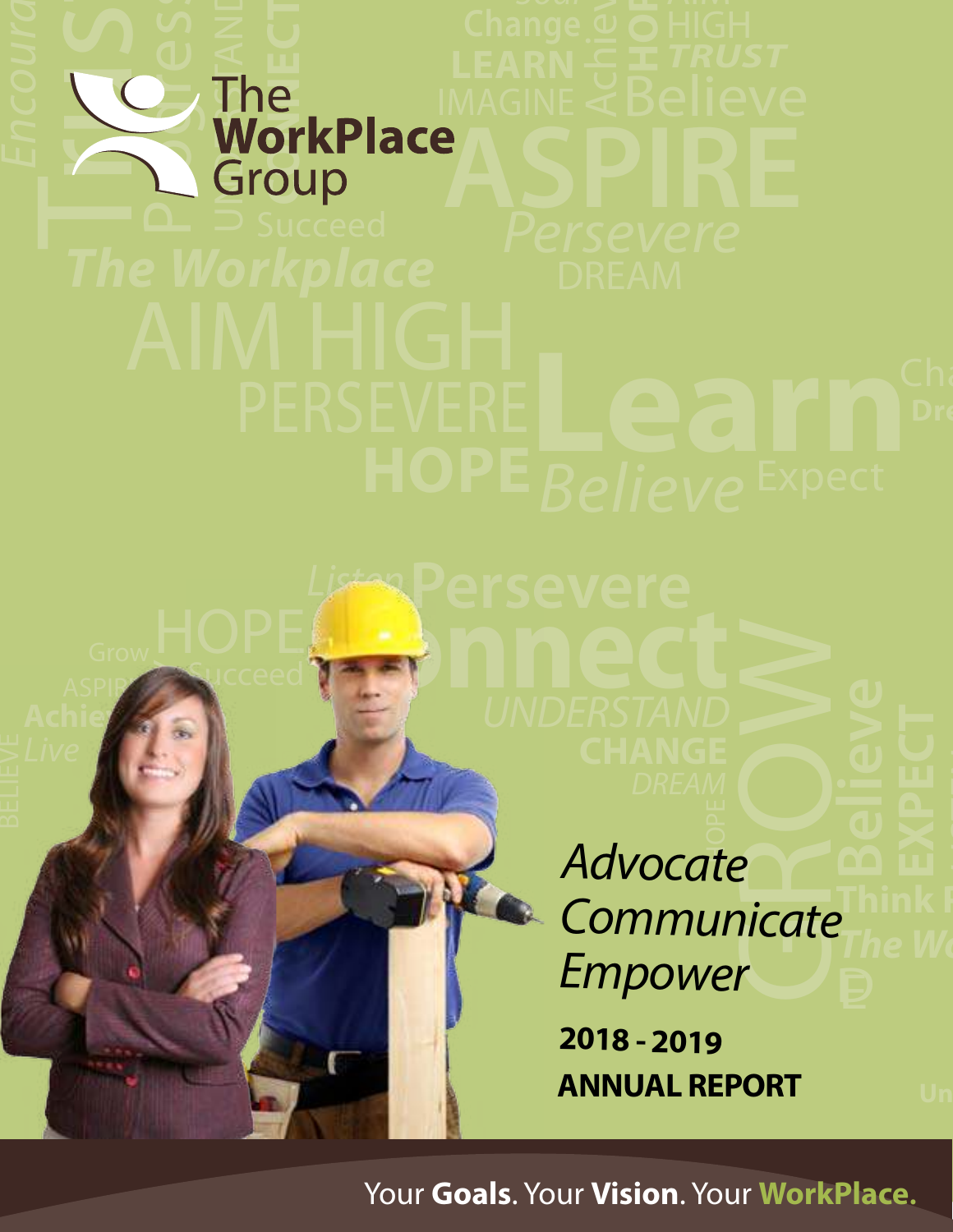

**CHANGE**

**SAN SAN SAN SECTION** 

**Believe**

**EXPECT**

IMAGINE

LISTEN **HOPE**

**Think Positive**

**The WorkPlace**

DREAM BIG<br>**IAGINE** 

#### **Our Mission**

To enrich the community of Sarnia-Lambton, by providing quality, professional, employment services that encourage and engage individuals towards achieving their maximum employability .

#### **Our Vision**

- To engage our clientele in a respectful, encouraging and inclusive manner that enables each individual to maximize their potential.
- To offer services with flexibility, being respectful of the needs of individual clients and members of our business community.
- To deliver services with integrity, quality and with a desire to surpass all service standards.

#### **Our Values**

Our vision will be supported by the following values, which will be adhered to in carrying out our mission and achieving our objectives.

- a) We provide a supportive and encouraging setting for employees, clients and community partners. We are flexible and inclusive in providing services that meet client needs.
- b) We recognize and value that success is best achieved through community engagement, collaborations and/or partnerships, consisting of employees, clients, service providers, educators and community members.
- c) We will provide a "no wrong door" approach and ensure that individuals requesting assistance are assessed and directed to the most appropriate service that will support their needs.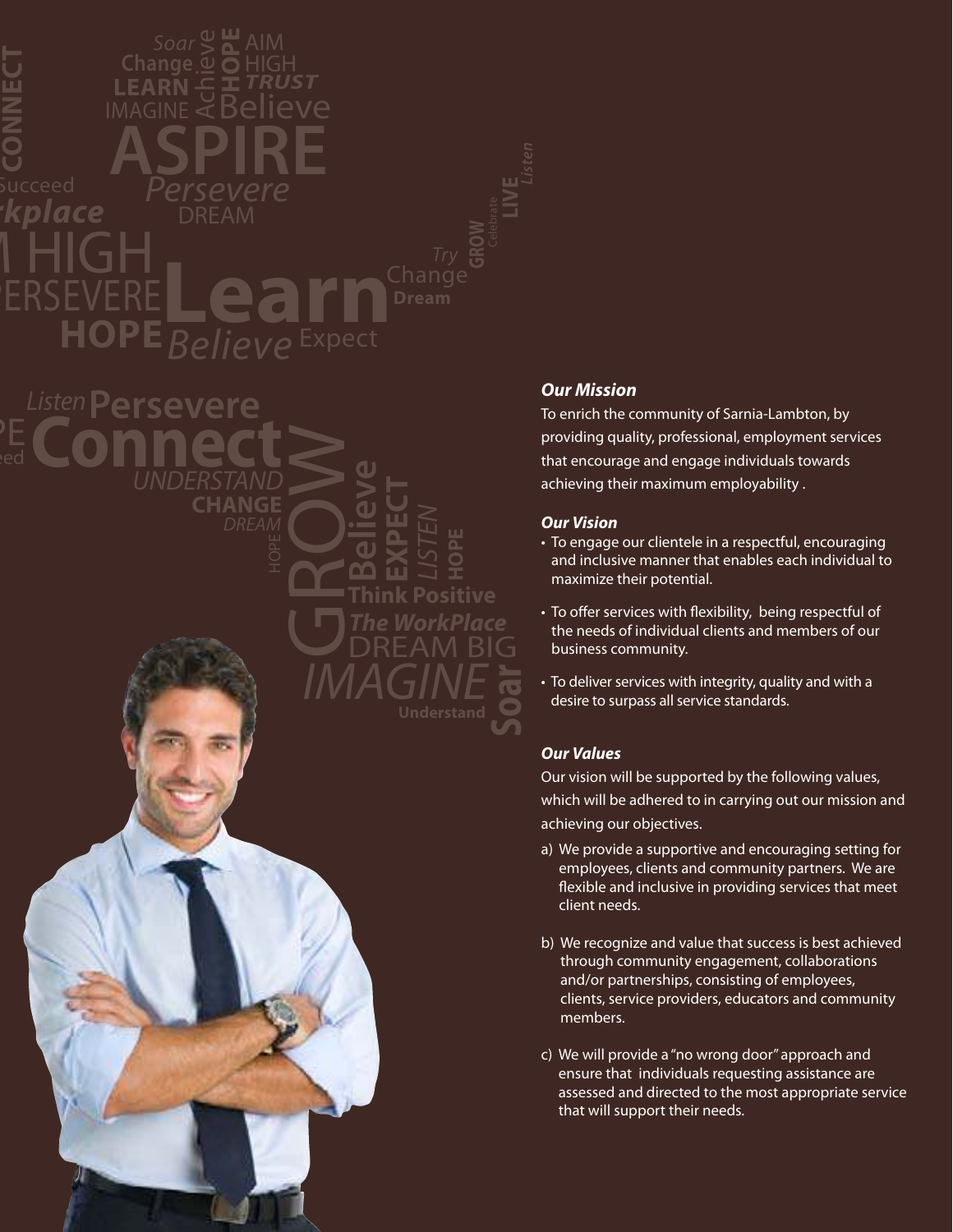# President's **Report**



 Congratulations, another successful year has been completed by the dedicated professional staff at the WorkPlace Group. All targets have been met, or exceeded, as a result of our diligent and hard work with clients.

Our ODSP has been extremely successful surpassing our outcomes by 30%. Our clientele have been provided with new opportunities and skills to obtain meaningful employment. Having worked in this area, I am well aware of the challenges and gratification that this represents. Our new partnership with Lambton County Developmental Services is one that both agencies can feel proud of coming together for the betterment of our community.

Again, we have achieved accreditation through Imagine Canada and will continue to maintain our high standard of serving all community members. Our involvement with other agencies within Lambton County has increased and staff are ready to align themselves with innovative programs.

The Sarnia Foundation has recognized our dedicated work by presenting the Bridging Loan Program with \$9000 in order to continue assisting clients in their pursuit of gainful employment.

Our International Women's Day event was attended by 150 guests, dignitaries and front-line workers. We raised \$1500 for the Women's Interval Home and the Sexual Assault Survivors Centre in honour of Michelle Batty's retirement.

The next few years may prove to be challenging as a result of the transformation that our new government is undertaking in our sector. I know staff will rise to the occasion and find ways to maintain our current standards.

I would like to extend a personal thank you to my fellow Board members for all of the support you have shown me this past year and for placing your trust in me as Chairperson.

**Respectfully** 

Donna Cain

Persevere **The Workplace**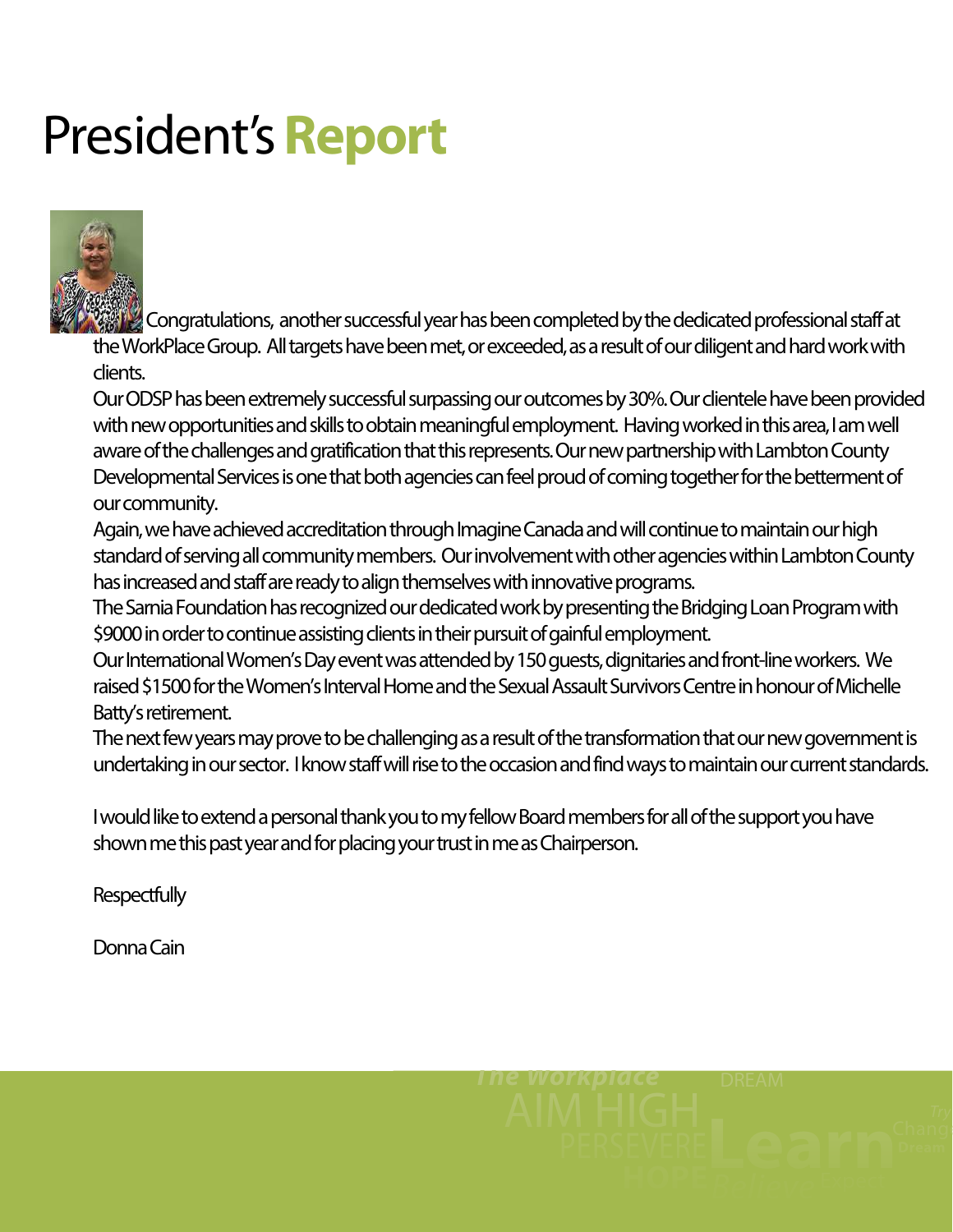# Exectutive Director's **Report**



 With the close of our 2018-2019 fiscal year, it's a great time to reflect on the numerous successes we had as an agency. Congratulations to all of the staff and board members who contributed to a wonderful year.

With respect to our agreement with the Ministry of Training Colleges and Universities, staff members worked diligently to not only meet, but exceed our goals. The most incredible highlight of the year is the fact that we exceeded our goals to facilitate clients into employment and hit 156% of our target. This was an exceptional outcome and a testament to the dedicated staff who made this possible. Our relationships with our local business communities have seen a steady increase in supports for employers, which has certainly had a positive impact on the number of clients employed.

Our hard work was also rewarded being re accredited through Imagine Canada. The Accreditation is given to charities and nonprofits that have taken action through the Standards Program to bolster trust with the public by identifying and reducing organizational risk, improving board governance practices, being transparent and accountable with finances and fundraising, and fostering a strong workforce. The Trustmark is a symbol of excellence and leadership in the charitable sector.

Our partnership with Lambton County Developmental Services is a testament to what can be achieved when agencies collaborate with a client centered approach to service delivery. I feel the partnership exceeded all expectations and there continues to be opportunities to collaborate and support one another moving forward. Recognizing individual strengths amongst each provider and utilizing those for the best client outcomes was what enabled the partnership to grow in a climate of mutual trust and respect. This past year we continued to move beyond the typical realm of Employment services and work closely with those agencies with whom we have shared responsibilities for clients. In a climate that sees an increasing need for austerity measures, we have worked to identify gaps in client service and work together to develop opportunities for efficiencies through co facilitation and collaborative service delivery.

Looking back, we also celebrated a number of successful Networking and Learning events including our inaugural celebration of International Woman's Day, where all of the proceeds from the event were donated to our local Women's Interval Home and the Sexual Assault Survivor's Centre. Additional networking and learning events we hosted, saw upwards of 120 participants learn advocacy and support techniques to better serve our marginalized clients.

We had many reasons to celebrate this past year, a wonderful unsolicited donation from the Sarnia Community Foundation has enabled us to support numerous individuals enter and re-enter the workforce. We also received a nomination for the Sarnia Lambton Chamber of Commerce' s Outstanding Business Awards, a great testament to the work we are doing in our community. We celebrated our Pinfolk with the donation of a beautiful bench along the waterfront, giving our community members a place to sit and reflect on all those individuals who make Sarnia Lambton a great place to live and work.

I would like to take this opportunity to acknowledge all staff members who continuously exceed expectations in delivering service excellence. It's important to note that our work is a true team effort. I would like to share the following Employee Value Statements that we developed as a team, and they will work as a constant reminder of the culture we wish to nurture within our work environment.

#### **"We strive for professionalism and practice with integrity, honesty, morality and ethics."**

**"We believe success is gained through collaborative efforts using combined talents, vision and inspiration." "We are committed to a diverse and inclusive client centered approach to services and are fully engaged in advocacy for those without the means to self-advocate."**

**"We inspire our clients to reach heights they thought were unattainable…..then we encourage and inspire them to reach beyond."**

**Respectfully** *Noeleen* Noeleen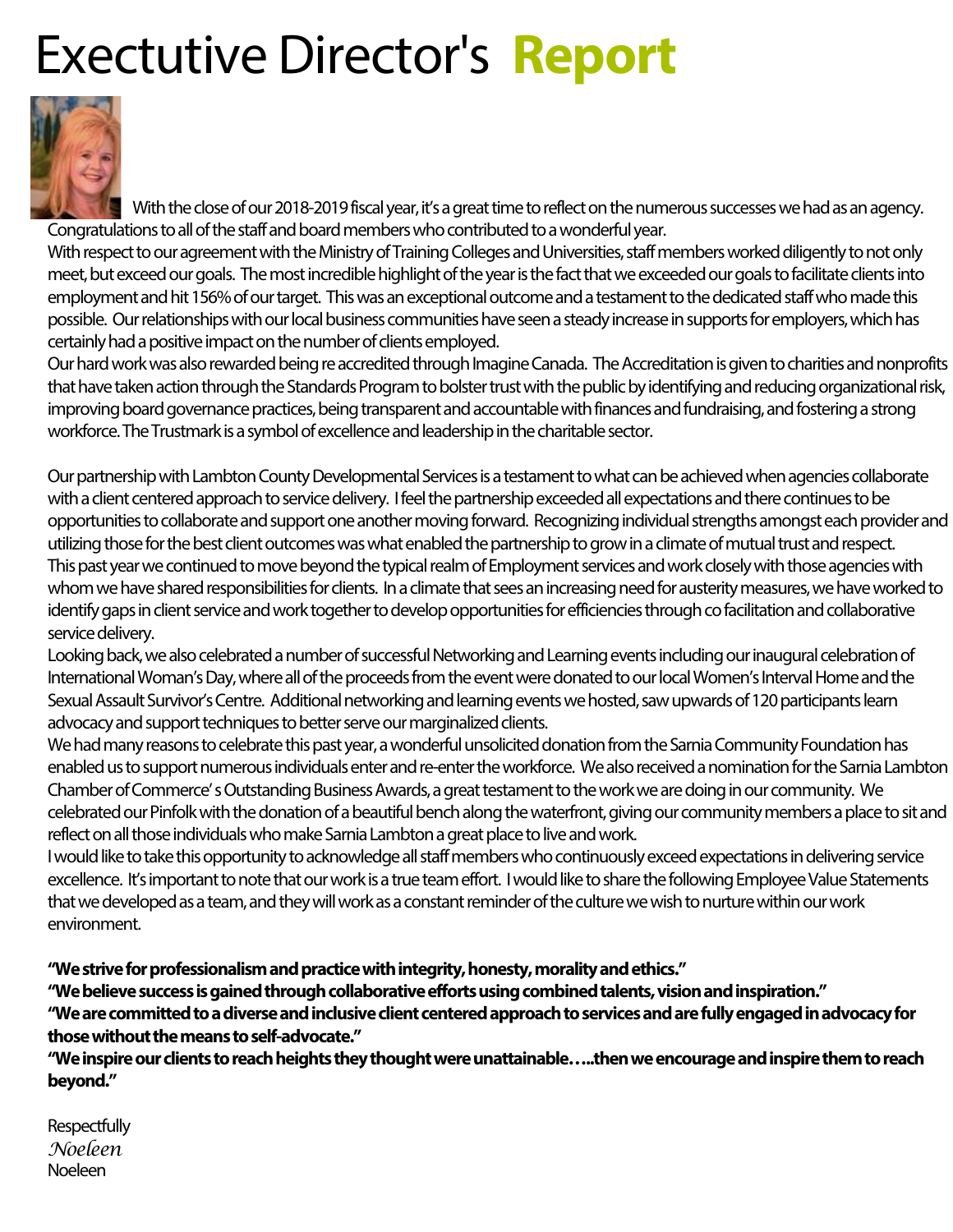# HR Manager's **Report**



The Workplace Group recognizes the need for staff to continue professional development opportunities when available to enhance their current skills, develop additional tools to assist our clients, and to motivate and energize our team.

 Our Employment and Job Placement Consultants have been fortunate to commence training in the Getting Ahead in a Just-Getting By-World facilitator program which will enhance their ability to deliver a comprehensive life skills program that can lead to personal growth and increased stability in the lives of many clients. This employment readiness program increases client resources, builds confidence, motivation, and increases prospects for clients to obtain long term sustainable employment. We welcome Marlene Wood back to the WorkPlace family as a Business Facilitator to assist with the delivery of this new Life Skills program.

All staff are in the final stage of completing the Community Advocacy training being delivered through Margaret Capes. This training has proven useful to date when assisting clients to navigate through the support systems in our community and demonstrate how and where to get the support and assistance they need which can be an overwhelming journey for many clients.

We continue to celebrate the successes of Special Needs Employment and we value the ongoing commitment, dedication, and expertise that each member of our staff and Board of Directors contributes to the overall success of our organization.

Service Awards Dave Brown – 20 years

Respectfully Submitted

Gail Majovsky Resource Manager



**hieve Live** 

> **C** I would like to thank your staff for supporting me in finding employment. The resume assistance and job readiness skills helped me feel confident in my interview."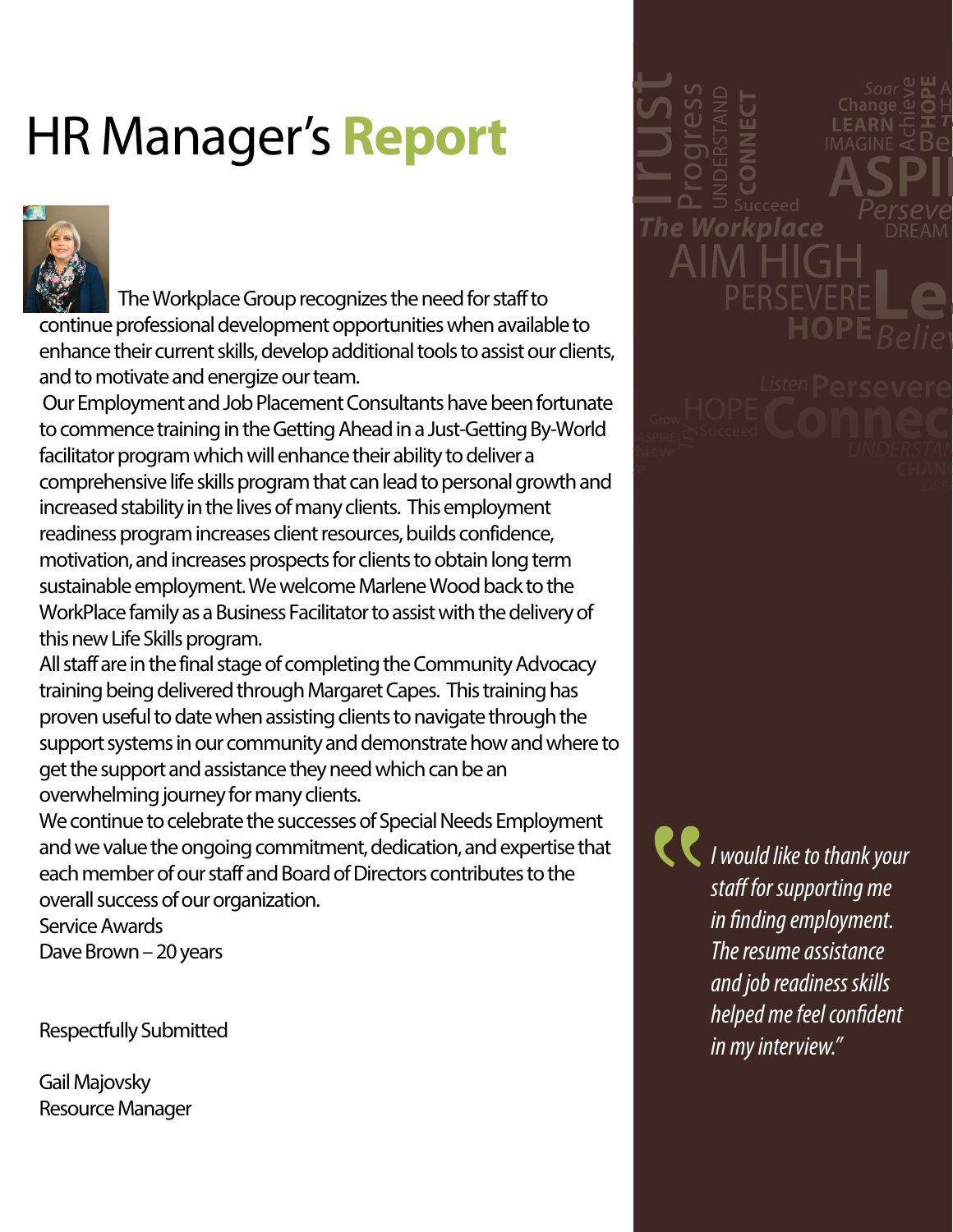## Board of**Directors**

The WorkPlace Group is governed by a volunteer Board of Directors. This committed group of volunteers has the responsibility of ensuring that The WorkPlace Group is managed effectively in order to fulfill its Mission and Value Statements to the community. Their dedication to the community, the clients we serve and the staff is the reason for The WorkPlace Group's longevity and reputation in Sarnia Lambton. We are fortunate to have representatives from education, human resources, community services and the legal profession. Our Board members and Principals are equipped with a wide range of skills including but not limited to, Finance, Community Capacity Building, Extensive Employment Sector Experience, Newcomer Services, Diversity Training, Disability Specialists, Poverty Initiatives, Apprenticeship Coordinator, Human Resource Management, Strategic Planning and Social Service Networking, Information and Technology Skills and Risk Management.

> **Donna Cain – President and Director Board of Directors Membership List 2018-2019**

Example Manual Director<br>
ange Morelland Price-President and Price-President and Price<br>
Surer and Director<br>
Secretary and Director<br>
Secretary and Director<br>
The MSEVETE **Example 19**<br> **President a**<br> **President a**<br> **President a**<br> **DREAM Dave Brown– Treasurer and Director**  $\bigcirc \bigvee \bigcirc$ **HIGH** h – Vice-P **Michelle Smith – Vice-President and Director** r and<br>etary

**ASPIRER AND THE SECTION OF A SPIRE SECTION AND THE SPIRE SECTION OF A SPIRE SPIRE SPIRE SPIRE SPIRE SPIRE SPIRE SPIRE SPIRE SPIRE SPIRE SPIRE SPIRE SPIRE SPIRE SPIRE SPIRE SPIRE SPIRE SPIRE SPIRE SPIRE SPIRE SPIRE SPIRE S Chandrika Patel – Secretary and Director** 

**Joe Murray– Director** 

**Lucille Frayne – Director** 

RSEV **Marylou Robb - Director** 

### **ID** | Ed **ELeadership Team**

- **Noeleen Tyczynski Executive Director**
- Listen**Persevere Connect Gail Majovsky Resource Manager**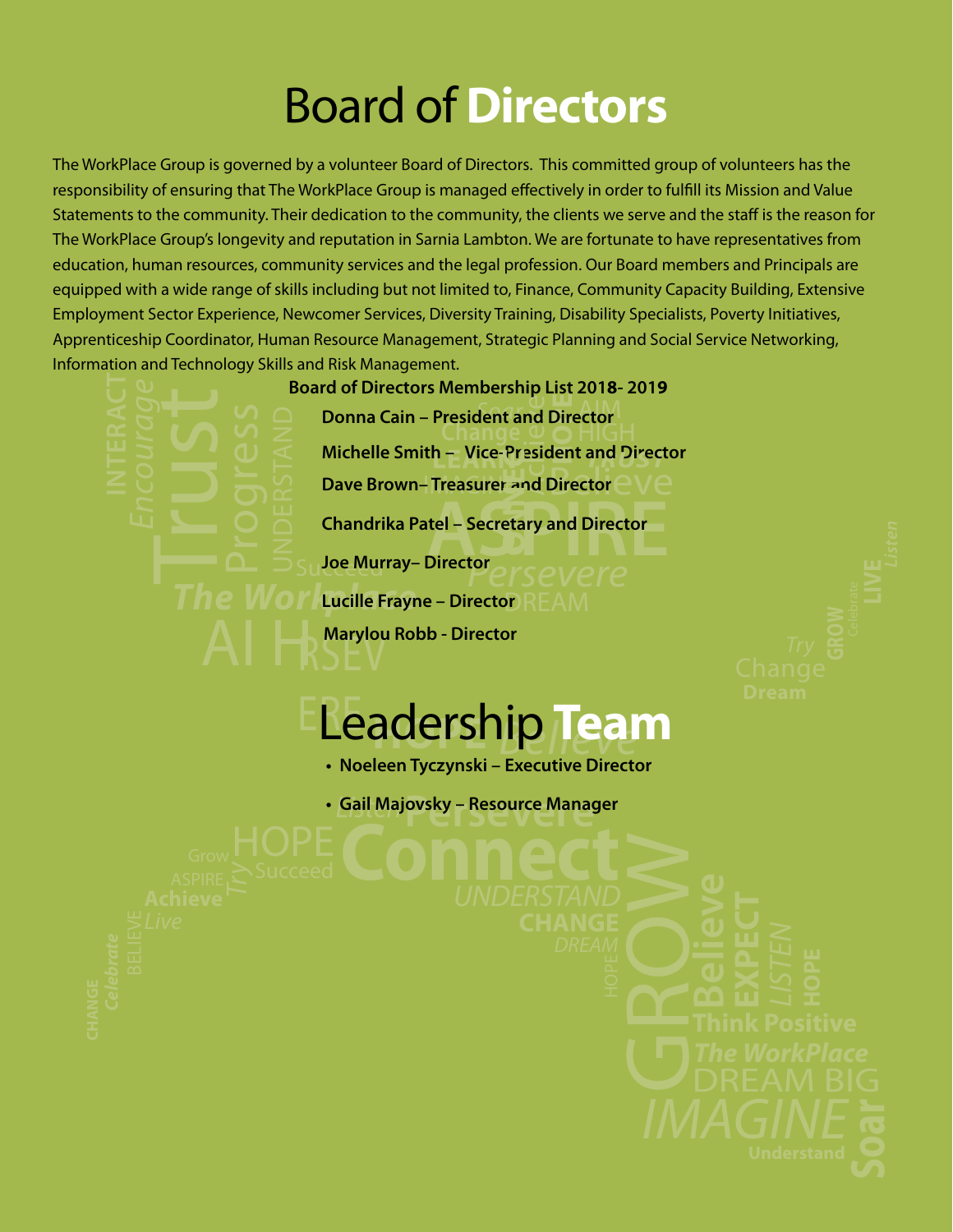# **Connections**

## **Job Developer**

This has been an eventful year filled with so many success stories of and having the privilege to work alongside numerous employers as they embark on growing their businesses. As each employer is unique with their own work culture and staffing needs; this platform challenges the job development team to bring to the table, a not only a professional approach, but offer a specific experience, designed to attract the best talent in Sarnia Lambton.

In Job Development our goal is to meet both the employers and the client's goals towards employment. The delicate balance of finding the right one! From both of our client's perspectives! Hearing the story from our client's perspective and then from the employer's, not only brings pride to our team but we get the opportunity to celebrate the outcome. Here is one story of advocacy, communication and empowerment.

## **Employer Success**

"My experience in using Sharon Prouse and The WorkPlace Group team for hiring an assistant was an amazing professional experience. The fact find process Sharon completed with me in our initial meeting made me feel like my needs were very important. The follow-up and ongoing communication about candidates and additional information was thorough and prompt, my phone calls and emails were returned in a timely manner. The insight into the areas job pool was also very helpful. The hand extended to me for the interview process was very much appreciated as appointments with candidates were scheduled through the workplace group and all candidate interviews were conducted at The WorkPlace Group. Sharon was also very helpful in helping me build a template for questions and an interview process. Thank-you very much WorkPlace Group, my assistant has been working with me since September 2018 and things are going along very well."

 Ian Bagnell / IPC Securities Serving GTA and Southwestern Ontario

## **Client Story**

"My experience with The WorkPlace Group in helping me secure employment was nothing short of amazing.

I worked directly with Sharon to find steady long-term employment and in September 2018 this was accomplished. After meeting with me on multiple occasions to fine tune my resume and cover letter to find the perfect job match and answer my multitude of questions regarding my being on ODSP and the processes required. She put me in touch with my current employer and found me nothing short of a dream job. The WorkPlace Group provided a space for an initial meeting as well as my interview. Even after helping me secure my job, I still communicate with Sharon regularly to turn in my monthly paperwork required for ODSP and Sharon takes care of the legwork for this to be able to be completed each month. On top of all of this, she checks in regularly to make sure I am still happy in my position and with how things are going. I couldn't imagine someone better to correspond with about something so important."

Kristen Young Administrative Assistant | IPC Securities